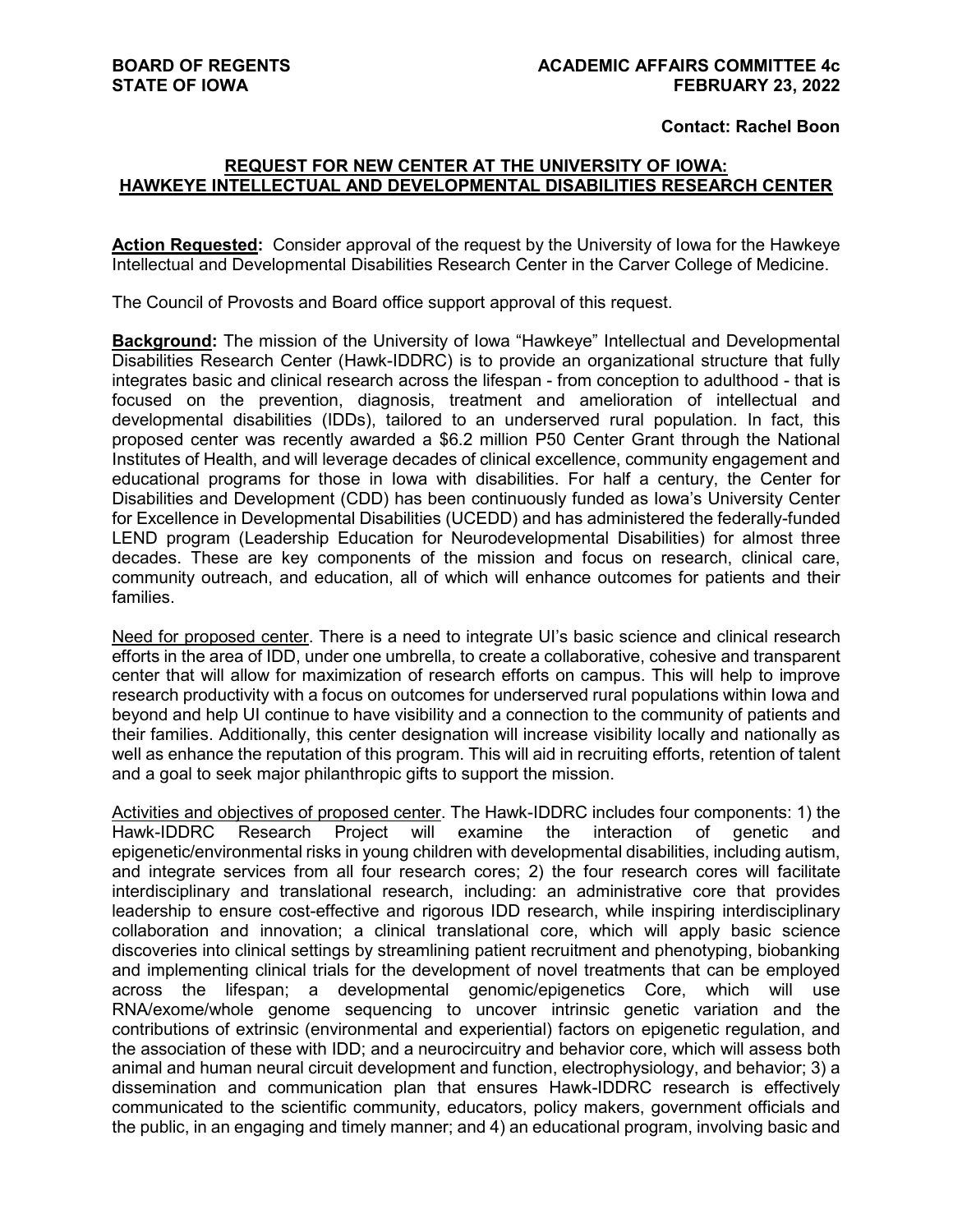# **STATE OF IOWA**

clinical scientists, trainees, the public and IDD-affected families, that will feature monthly seminars, mentoring of young and talented investigators focused on IDD research, and an educational program aimed at the lay public and IDD community. The Hawk-IDDRC will integrate and capitalize upon strong existing resources in the Hawkeye State: (a) the nationally renowned CDD; (b) the Iowa Neuroscience Institute (INI); (c) Iowa's UCEDD, and (d) the Iowa LEND program. The center will foster strong existing collaborations between basic and clinical scientists, as well as the IDD community and their families, and support 73 federally-funded projects (\$28 million per year). The stable, non-transitory rural population in Iowa and an interconnected telehealth system uniquely position Hawk-IDDRC investigators to conduct longitudinal, multigenerational research, for which the University of Iowa is renowned. By providing the infrastructure to direct these outstanding resources, the Hawk-IDDRC will become a leading force in the study of IDD.

Relationship to mission and strategic plan. The institutional mission of the University of Iowa and the Carver College of Medicine are focused on education, research and clinical care. The core goals of this center, as outlined above, are in alignment with these broader missions and focused on targeted objectives of the college's strategic plan. These targets include enhancing interdisciplinary work, especially in the field of neuroscience; recruitment and retention of diverse faculty and staff; and a focused effort on the development of core research.

Relationship to other centers/institutes at the university. The Hawk-IDDRC will support and be supported by numerous other centers and institutes, including: the INI, the CDD, the Clinical and Translational Science Award (CTSA)-funded Institute for Clinical and Translational Research (ICTR), the Iowa Institute for Human Genetics (IIHG), the Magnetic Resonance Research Facility, the Clinical Trials and Statistical and Data Management Center, and the Environmental Health Sciences Research Center. Patricia Winokur, Executive Dean of the College of Medicine and Director of the Institute for Clinical and Translational Science (ICTS), will serve on the Internal Advisory Committee to help connect the Hawk-IDDRC with other university centers and institutes.

Relationship to centers/institutes at other universities in Iowa and potential for collaboration. There is no research center or institute in the state of Iowa that focuses solely on research on intellectual and developmental disabilities. The CDD, which will house the administrative core of the Hawk-IDDRC, is primarily focused on clinical research and patient care, education, and community outreach. The INI will primarily support basic science research. The Hawk-IDDRC will be part of a national network of IDDRCs, which will ensure collaboration and coordination across institutions in other states.

Resources, facilities and equipment required. Personnel that would be required to maintain the center are already in existence through the INI and CDD. Drs. Ted Abel and Lane Strathearn bring complementary expertise to the Hawk-IDDRC, with Dr. Abel providing expertise in fundamental neuroscience and rodent models of IDD and Dr. Strathearn bringing clinical and translational expertise.

• Dr. Ted Abel, PhD is the Roy J. Carver Chair in Neuroscience, the Chair and Department Executive Officer of the Department of Neuroscience and Pharmacology, and Director of the INI in the Carver College of Medicine at the University of Iowa, with secondary appointments in the Departments of Molecular Physiology and Biophysics, Psychiatry, Biochemistry, and Psychological and Brain Sciences. He is a member of the National Academy of Medicine and a Fellow of the American Association for the Advancement of Science. His extensive experience in leadership positions, as well as his long-standing interest in defining the molecular mechanisms of neurodevelopmental disorders, makes him highly qualified to lead the Hawk-IDDRC.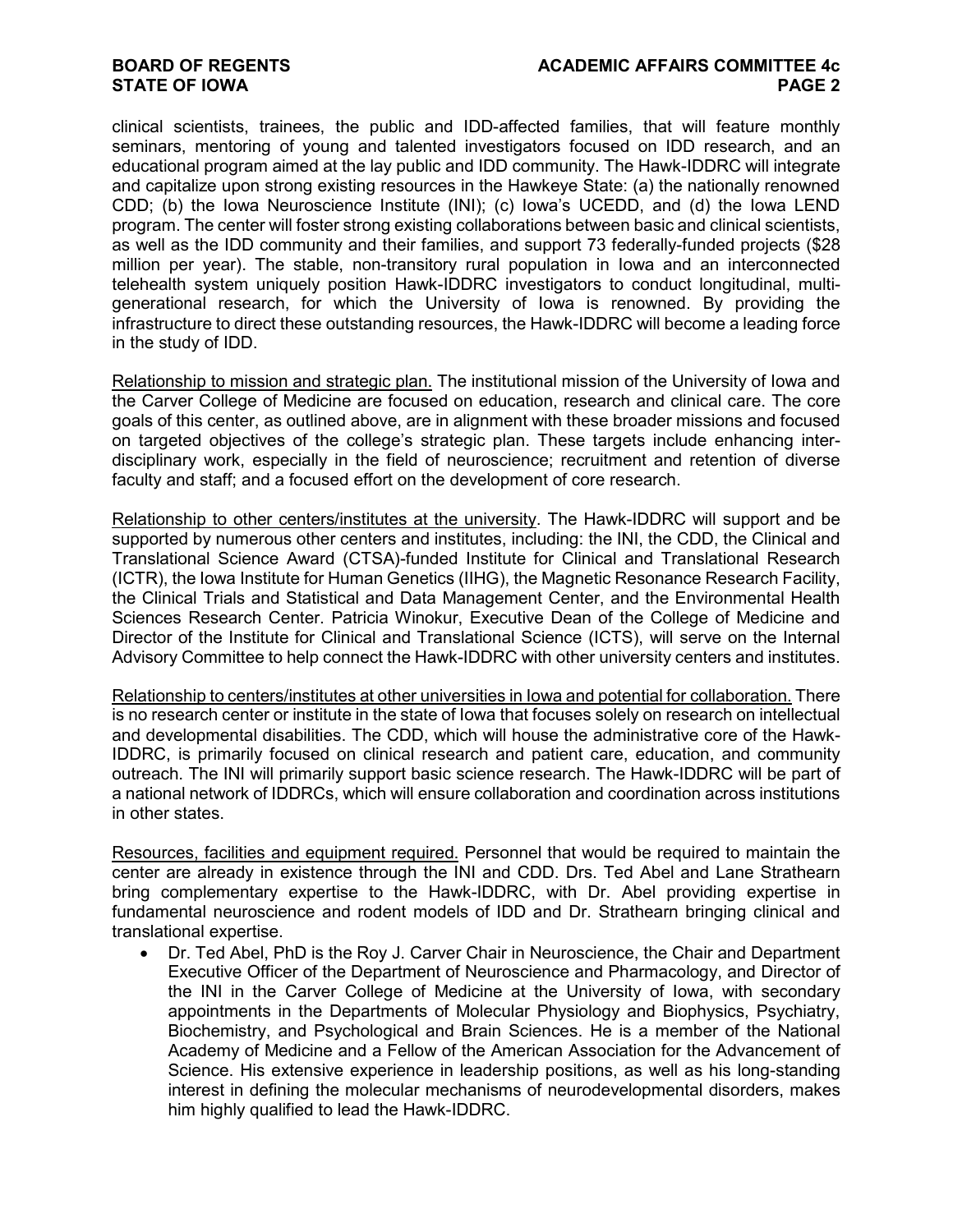# **STATE OF IOWA**

• Dr. Lane Strathearn, MBBS, FRACP, PhD is the William E. Bell/Gail A. McGuiness Endowed Chair for Pediatric Neurodevelopment Professor of Pediatrics, the Division Director for Developmental and Behavioral Pediatrics at the University of Iowa, and Physician Director of the CDD at the University of Iowa Stead Family Children's Hospital. He has secondary appointments in the Departments of Psychiatry, Neuroscience and Pharmacology, and Psychological and Brain Sciences, and appointments in the INI, the DeLTA Center, and the Neuroscience Graduate Program. He is the Director of the Attachment and Neurodevelopment Laboratory, in which he examines the neurobiology of mother-infant attachment, and neurodevelopmental disabilities such as autism.

The Hawk-IDDRC will utilize existing facilities from throughout the UI, such as the INI, CDD, ICTR, IIHG, the Magnetic Resonance Research Facility, the Clinical Trials and Statistical and Data Management Center, and the Environmental Health Sciences Research Center.

Likewise, the Hawk-IDDRC will utilize existing equipment as part of the Research Cores, such as instrumentation and resources that support nucleic acid- and genome-based technologies including: Genome Sequencing (NGS-based); DNA Sequencing (Sanger-based); DNA Microarrays; Oligonucleotides; Nucleic Acid Quality Assessment; Real-time qPCR; Digital PCR. MR Imaging equipment will include 3.0T GE Discovery Premier MRI Scanner, the 7.0T GE 950 Whole Body MRI Scanner and the Discovery MRI Small Animal Scanner.

Expected funding sources. Significant funding is already identified for the next five years.

- NIH \$6,200,000 over 5 years
- Carver College of Medicine \$500,000 over 5 years
- INI \$125,000 over 5 years
- Dept of Pediatrics \$125,000 over 5 years
- Dept of Psychiatry \$125,000 over 5 years

The center expects to continue to be awarded competitive grant funding primarily through the NIH and also generate funds from foundations and philanthropy.

| <b>TOTAL COSTS</b> | SOURCE(S) OF FUNDS               | <b>TOTAL NEW COSTS</b> |
|--------------------|----------------------------------|------------------------|
| Year 1             | NIH, CCOM, INI, Dept of Peds and | \$995,000              |
|                    | Psychiatry                       |                        |
| Year 2             | NIH, CCOM, INI, Dept of Peds and | \$981,000              |
|                    | Psychiatry                       |                        |
| Year 3             | NIH, CCOM, INI, Dept of Peds and | \$982,000              |
|                    | Psychiatry                       |                        |
| Year 4             | NIH, CCOM, INI, Dept of Peds and | \$991,000              |
|                    | Psychiatry                       |                        |
| Year 5             | NIH, CCOM, INI, Dept of Peds and | \$921,000              |
|                    | Psychiatry                       |                        |

Total costs for the first five years are estimated below.

Evaluation plan. An annual center evaluation will be conducted toward the end of each fiscal year, drawing upon 1) the 6-monthly core user surveys which are reviewed by each of the four core user committees; 2) reports from CDD's Parent Advisory Council (PAC) and Community Partnership Advisory Council (CPAC); 3) a yearly written evaluation from the internal advisory committee; and 4) a site visit by the external advisory committee (in Years 2 and 4). Two executive